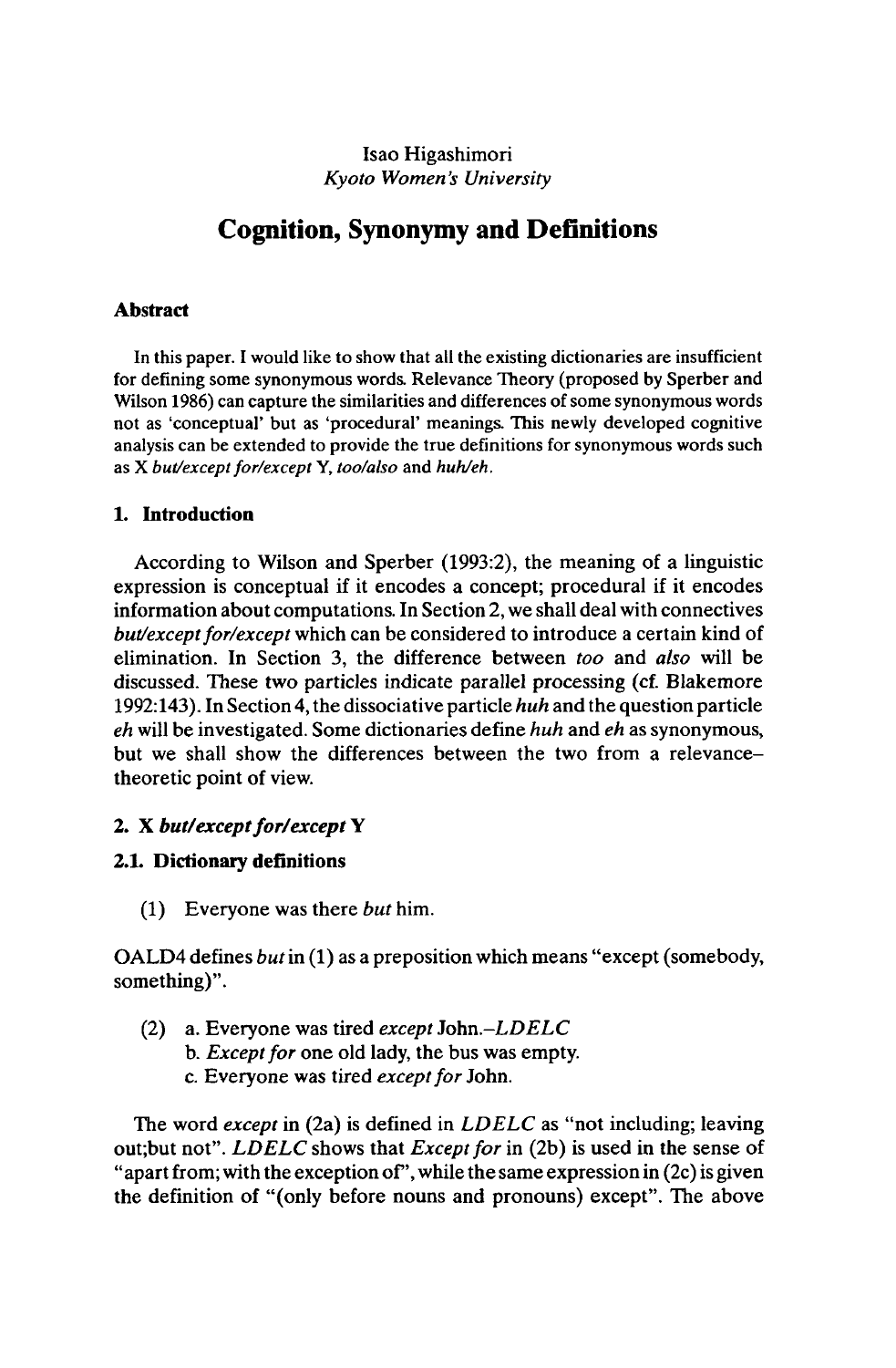definitions for  $(1)$  and  $(2a,b,c)$  seem to be too vague to understand the difference between *but/except for/except*.

### **2.2. A relevance-theoretic account**

The difference between *but/except for/except* can be clarified by comparison with the possibility of the following data.

(a) <Generalization> *but/except for/except* <Exception>.

(b) <Generalization>. *But/Except for/Except* <Exception>.

 $(c)$  But/Except for/Except  $\leq$ Exception $\geq$ Generalization $\geq$ .

(d) But/Except for/Except <Exception>.<Generalization>.

- (3) a. She couldn't eat anything *but cucumbers.-COBUILD*
	- b. \*She couldn't eat anything. *But* cucumbers.
	- c. *\*But* cucumbers she couldn't eat anything.
	- d. *\*But* cucumbers, she couldn't eat anything.
- (i) In X *but* Y, the focus is put on Y. In (3a), the assertion is that she ate only cucumbers,
- (ii) In  $X$  *but*  $Y$ , there must be some contrast between  $X$  and  $Y$ . In (3a), there is a contrast between 'not anything' (=nothing) and 'cucumbers'.

KNOWLEDGE: <She couldn't eat anything> contrasts with <she ate cucumbers>.

- (iii) In X *but* Y, the emphasis is on the contrasting set between the exception Y and the generalization X, resulting in the focus of the exception Y.
	- (4) a. She wore no jewellery *exceptfor* a simple band around her wedding finger-Longman Lancaster Corpus(= L)

KNOWLEDGE: A simple band is not a kind of jewellery.

- b. It was all neat and tidy, *exceptfor* a saucepan which had boiled milk in *it.-COBUILD* Database(= C)
- c. Except for emergencies I have found it easier not to expect any help from my children.-COBUILD
- d. Except for Christmastime, there is not a great deal of gift-giving in the United States-Lanier, *U.S.A.,* p.16
- (i) In X *except for* Y, the focus is put on the generalization X.
- (ii) In  $X$  of the construction of  $X$  *except for*  $Y$ , there is no element which is considered to be the same class as Y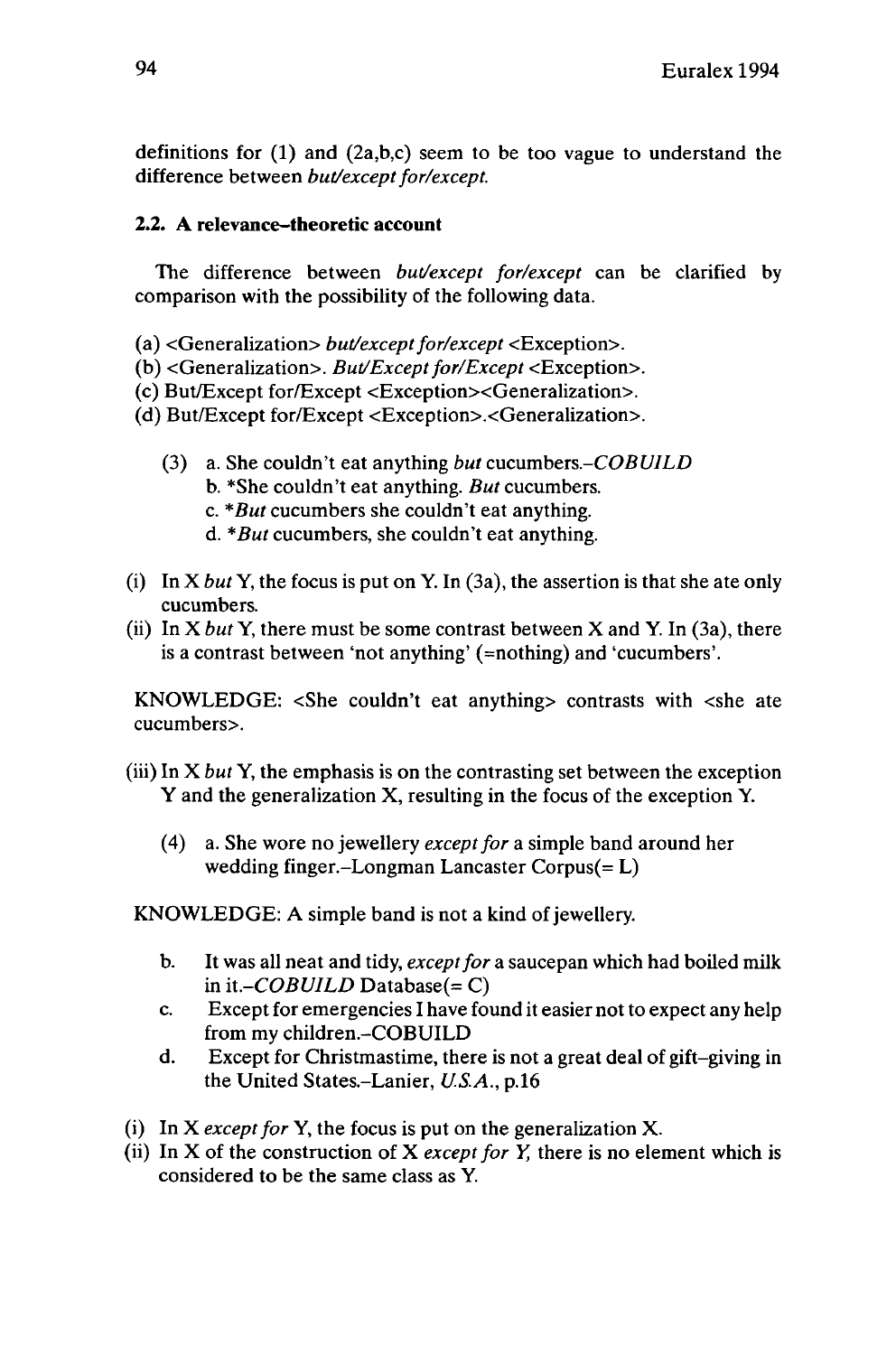- (iii) In  $X$  *except for*  $Y$ , the exception  $Y$  is excluded as the different class from the generalization X.
	- (5) a. Calcium is found in large amounts in all dairy products *except* butter.

KNOWLEDGE: Butter is a kind of dairy product.

b.PRESCOTT: I misspoke myself. There weren't any bimbos at all. BRANTLEY: *Except* Christy.-*The Secret ofMy Success,* p.73

KNOWLEDGE: Christy is a kind of bimbo.

c. *\*Except* John and Mary we're all here.-Swan (1984:120) d. *Except* Christmas, we had no long holiday.-Web3

- (i) In X *except* Y, the focus is on the generalization X.
- (ii) In X *except* Y, the same kinds as Y are directly or indirectly described in X. (Cf. 'Hyponymy')
- (iii) In X *except* Y, the exception Y is excluded as one of the same kinds described in the generalization X from a certain point of view.

# **2.3. Some problems**

# **2.3.1. Information unit/processing efforts/direction of processing**

- (i) In X *but* Y, X and Y should be processed as a set at the same time, and so *but* Y cannot be preposed (e.g. 3d) or used as a separate information unit  $(e.g. 3b)$
- (ii) In X *except for* Y, *Except for* Y can be preposed (e.g.4c, 4d) since we can easily pick up a different kind from  $X$  by using a little processing effort.
- (iii) In X *except* Y, there is some difference in acceptability in the preposed utterances (e.g. 5c, 5d), since a great processing effort is necessary to identify the exception in the same kind of objects (which can be regarded as an exception from a certain point of view)

# **2.3.2. Judgement of the same class**

(6) a. He ate the meal *exceptfor* the beans.-Swan(1934:96-97) b. \*He ate the meal *except* the beans.

KNOWLEDGE: The meal and the beans optionally have a part-whole relation.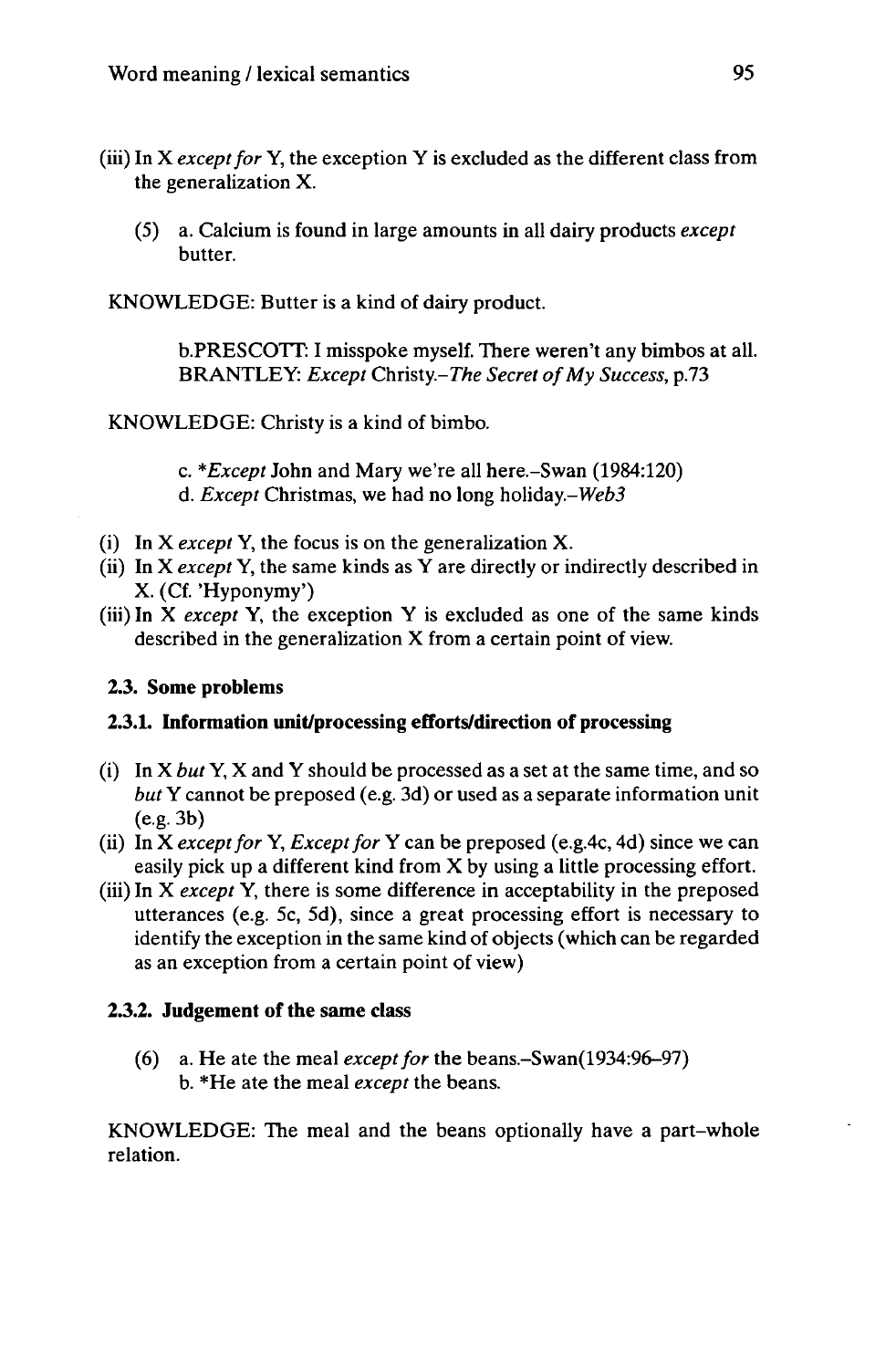# **2.3.3. Quantifiers** *(every/most)* **and processing effort**

- (7) a. Everyone disappeared, *except* Felix.-Reinhart (1991:366-367) b.\*Most/\*Many people disappeared, *except* Felix.
- (8) a. Everyone came, *but* Bill.-Kempson (1990:18) b.\*Most of my friends came, *but* Bill.
- (9) a. Most values have gone, *exceptfor* the fast buck.-L

KNOWLEDGE: The fast buck is not a kind of value, (different classes)

b. Most assets, *except* money, suffer some wastage.-L

KNOWLEDGE: Money is a kind of asset, (the same class)

# **3.** *Too/Also*

# **3.1.** *Dictionary definitions*

Let us now touch on the difference between *too* and *also.*

- (10) a. You'll have to get a passport, and you'll *also* need a visa. b. No, I won't stay for a drink—I'm driving. *Also*, I have to get up early tomorrow.
	- c. "I like that green dress." "This one's nice, *too".*

*LDELC* defines *also* in (10a) as "as well; besides; too".

Activator gives a definition of *also* in (10b) as "ways of adding something new to what you have just said". Too in (10c) is defined as "used after adding a fact or remark which is also true about someone or something) (adv. not at the beginning of a sentence or a clause)". These definitions seem to be inadequate to explain the difference between *too* and *also.*

# **3.2. A** relevance–theoretic account

- (i) Parallel confirmation
	- (11) Violet: Oh, the coffee shop. No, I'm... I'm new here. I don't drink coffee. The girl: I'm new here *too.-T.* Racina, *Nine to Five,* p.76

# Assumption:

(11') If x is new here, x does not know where the coffee shop is.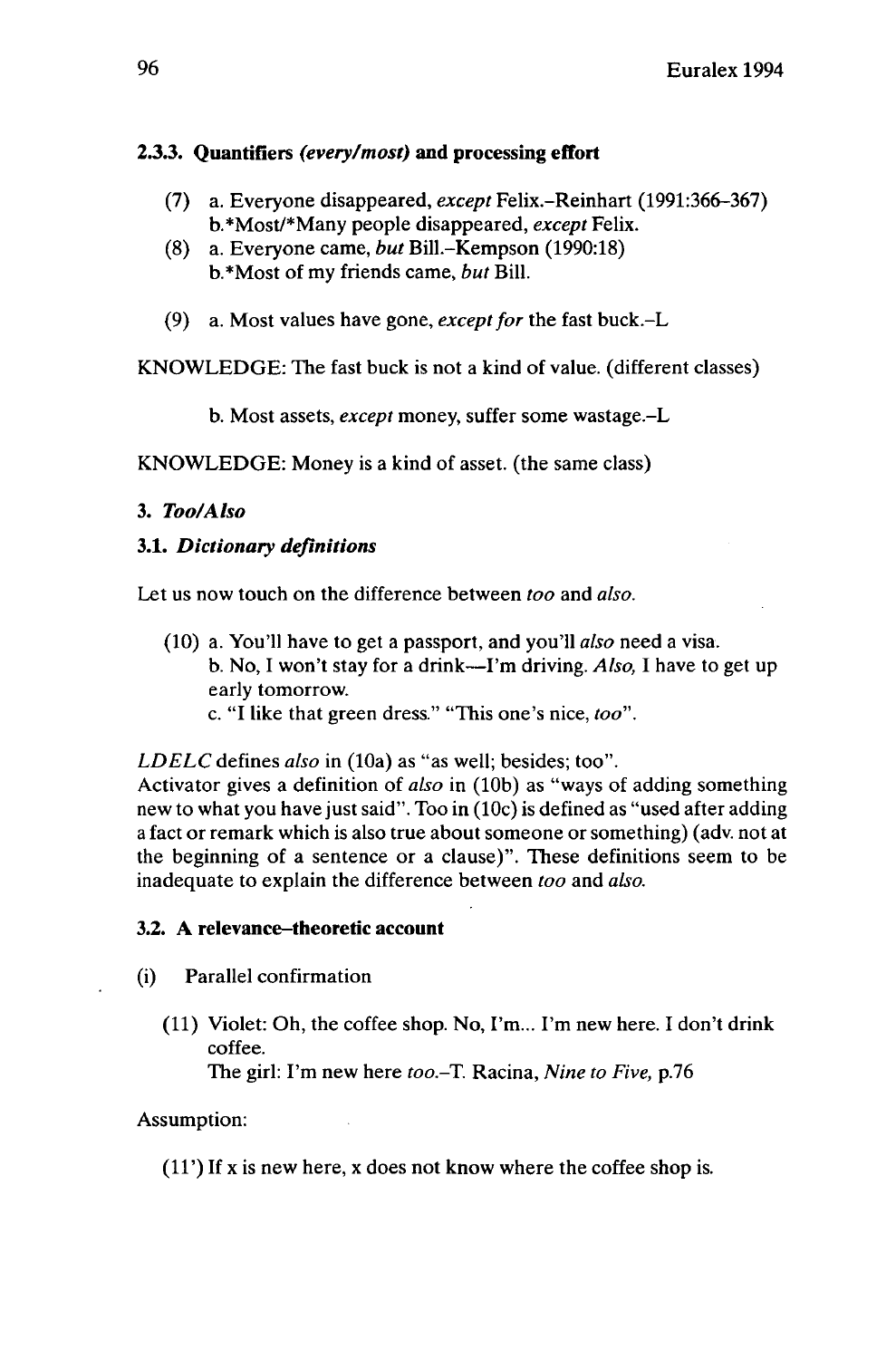- (ii) Backwards confirmation
	- (12) Peter: That's a pretty house. Mary: It is, *TOO/\*also!* (Capitals indicate heavy stress.)

(iii) Backwards contradiction

(13) A: You can't really believe in both. B: You can *too/\*also.* (Cf. *OEDS)*

(iv) Parallel denial

(14) A: Tanaka is rich. He plays golf. B: I'm not rich. And I *also* play golf.-Cf.Blass (1990:139)

Assumption: If x plays golf, then x is rich,

(v) Parallel premises

(15) Amanda has bought a tracksuit. *Also/\*Too,* she had a salad forlunch.

Assumption: If Amanda has bought a tracksuit/If she had a salad for lunch, she wants to lose weight.

#### **4.** *Huh/Eh*

#### **4.1. Previous analyses**

According to Norrick (in press) , *"hunh* is common only in the United States and parts of Canada; *eh* is counterpart of *hunh* in England, Australia and much of Canada." But a comparison between *huh* and *eh* below reveals that these two particles are hardly amenable to exact characterization in the dictionary definitions.

(i) Agreement

- (16) 'You been away, *huh*?'—'Yes,' I said.-COBUILD<1>
- (17) Let's have another drink, *eh?-LDOCE2*

(ii) Irony

(18) Lina: It's a good tape recorder. It's a nice one, *hunhl* Nancy: It's a beauty. Lina: Beauty. Yes. Top of the line. State of art.-Norrick<2>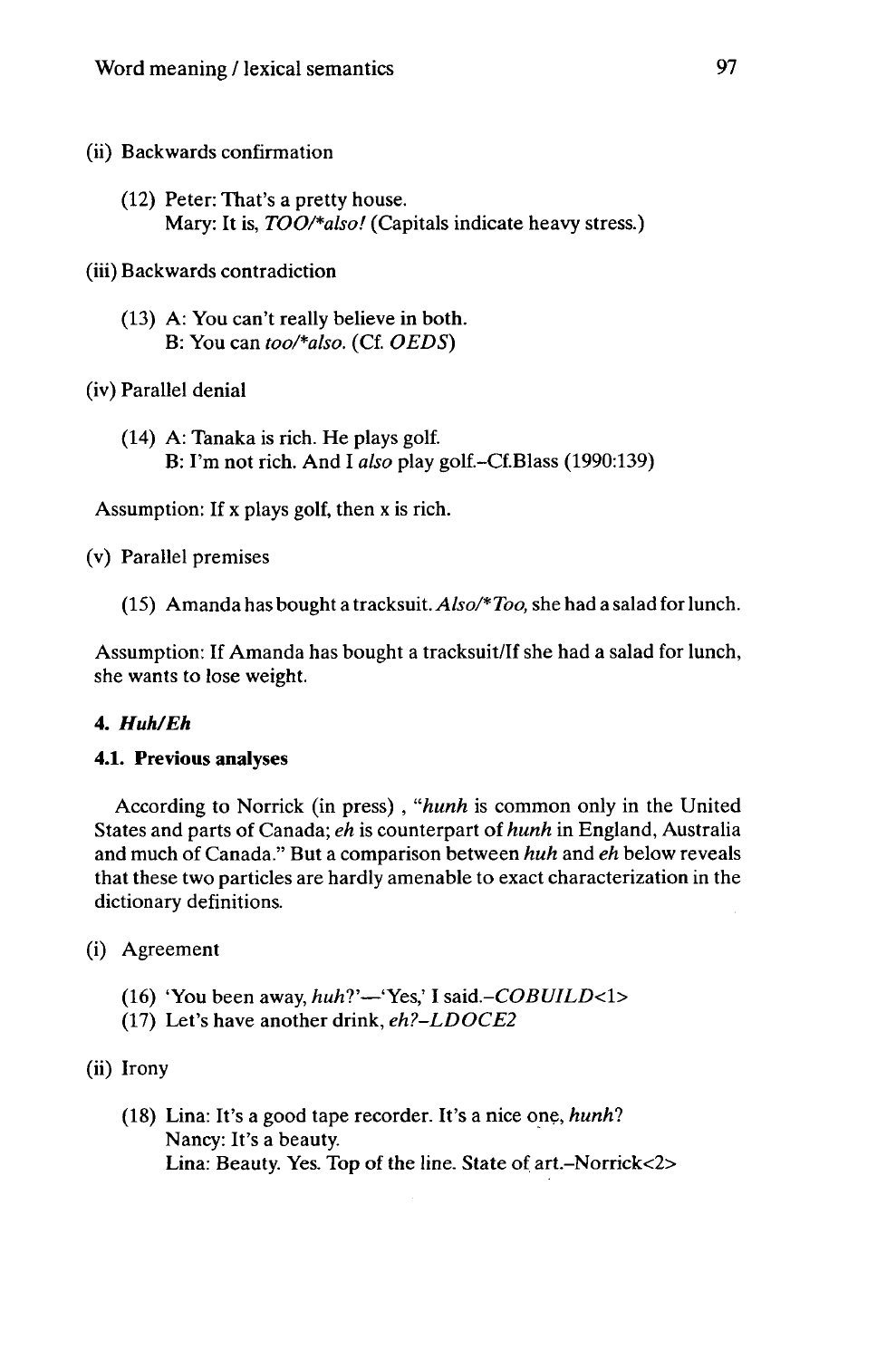- (iii) Challenging: So..., *hunh?*
	- (19) Jan: Are you serious? Mary: I'm serious. Jan: So you're going to work eight to noon, *hunh?* Mary: Monday, eight to eleven.-Norrick<3>
- (iv) Opening topics
	- (20) Bob: Great vegie dip, *hunh?* Brad: Yeah. Awesome.-Norrick<4>
- (v) Repetition
	- (21) 'Let's go.' $-iHuh?$ <sup>'</sup>Let's go,' I repeated. $-COBULD<2>$
	- (22) 'I'm cold.' 'Eh?' 'I said I'm cold.'-LDOCE2
- (vi) Pressure someone for a reply
	- (23) Lynn: Channel five and two are news. It's ten o'clock. Rob: Yeah. What do you want, two? Five? Seven? Thirteen? Seventeen? *Hunh?* Lynn: Five. Five. Always five.-Norrick<6>
- (vii) Surprise
	- (24) 'We'll go and ask Parsons.'—*'Huh*? What can he *do?, -COBUILD<3>*
	- (25) *Eh?* What did you *say?-RHDS*

(viii)Not impressed by what someone has just said

- (26) 'I ran six miles today.' *'Huh,* I do twice that much every weekend. *-COBUILD<4>*
- (ix) Doubt
	- (27) from Canada, *eh?-New York Times Everyday Dictionary*

### **4.2. COBUILD CD-ROM:**

COBUILD CD-ROM characterizes the relation between *huh* and *eh* as synonymous, but this seems to be rather inappropriate: "You say *Huh,* in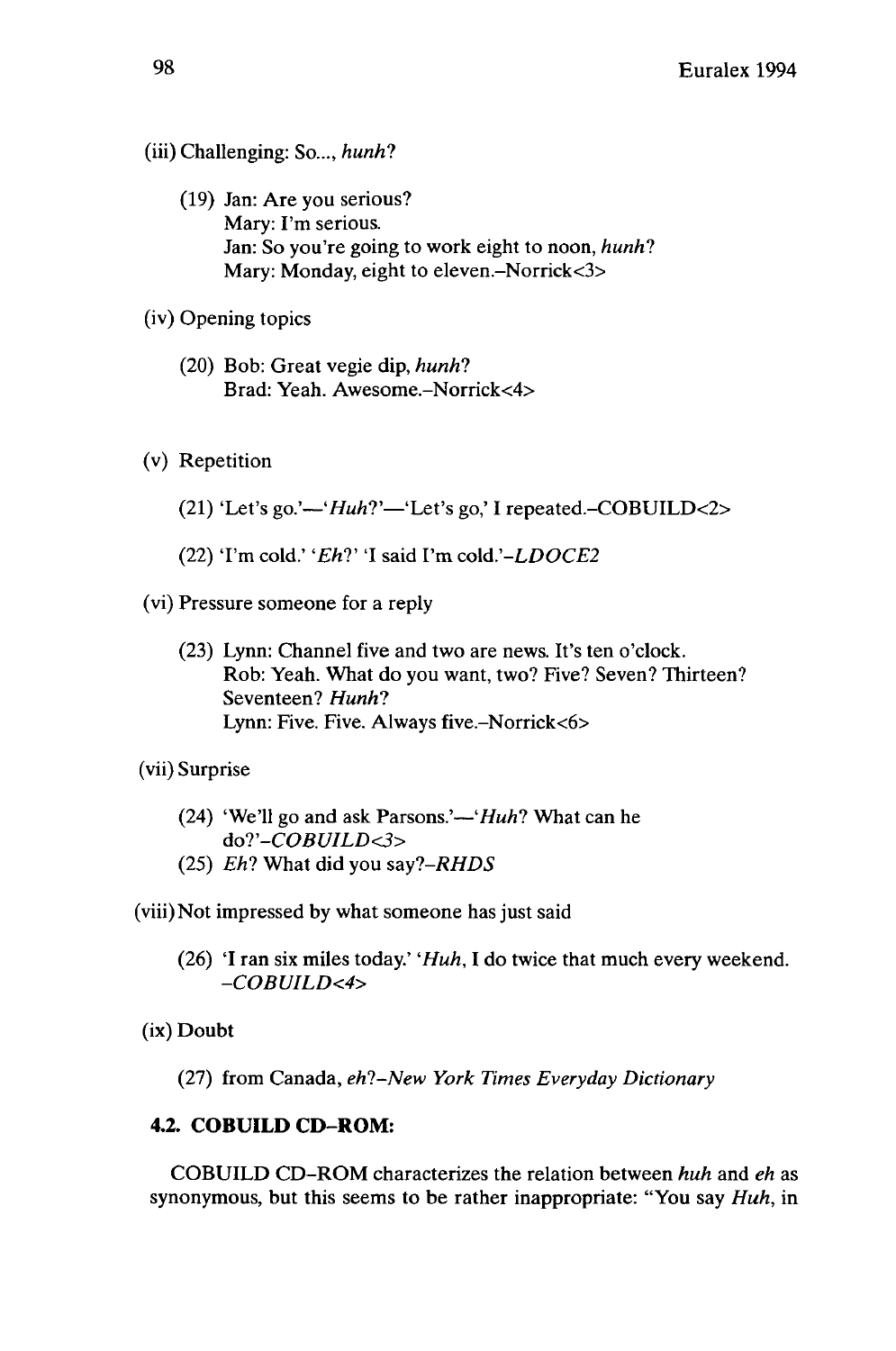informal English, at the end of a question to indicate that you are asking someone to agree with you or to reply in a particular way: used especially in American English. Related words: SYNONYMY: *eh"*

"You say *Eh* when you are asking someone to reply to you or to agree with you".

# 4.3. DATA

Some differences between *huh* and *eh* will arise from the following observation.

- (i) Clause-initial *Huh/Eh*
	- (28) Elsa: Here is the library. Indiana: *Huh,* this doesn't look like a library. Brody: It looks like a converted *church-Indiana,* p.22
	- (29) No example with clause-initial *Eh*

(30) No example with clause-internal *huh/eh*

# 4.4. A relevance-theoretic analysis

According to Wilson and Sperber (1993:22), the dissociative particle *huh* encodes a procedural constraint on the higher-level explicatures:

- (31) Process X's opinion of Proposition with a dissociative attitude.
- (32) a. Peter's a genius, *huh\* b. Process X's (e.g. John's) opinion of Proposition (=Peter is a genius) with a dissociative attitude.

*Huh* in (32a) encodes the procedural meaning of (32b). All uses of *huh* can be related to this core procedural meaning. So in the definition of *huh,* we have to show how each use (e.g. agreement/irony etc.) can be cognitively derived from this core procedural meaning.

The question particle *eh* encodes a procedural constraint on the higher-level explicatures:

(33) Process Proposition as a desirable thought from X's point of view.

<sup>(</sup>ii) Clause-internal *huh/eh*